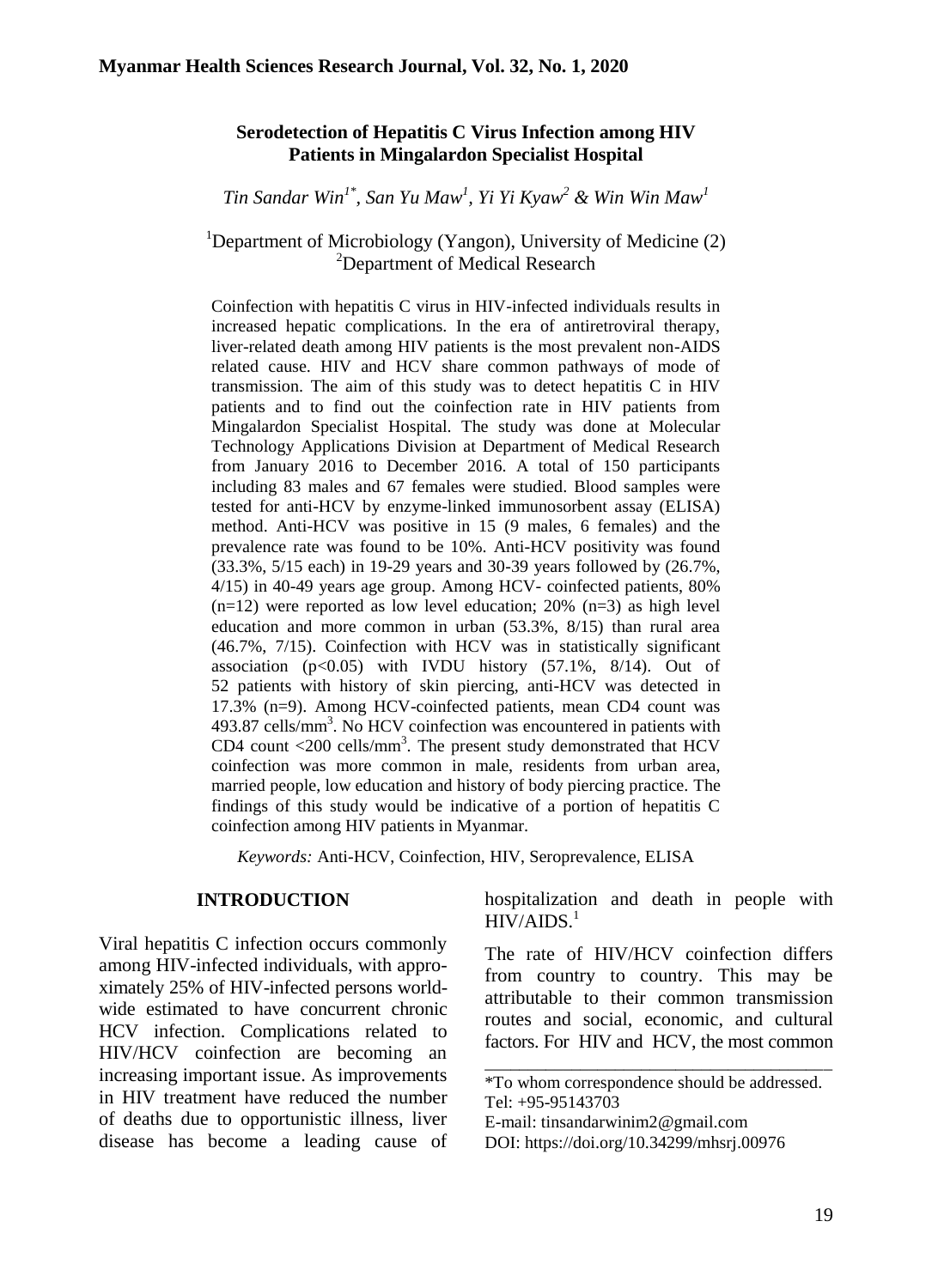transmission routes are exposure to blood and injection drug use (IDU). In the developed countries such as the United States, Australia, and many European countries, IDU is the dominant route of HCV transmission. However, the transmission is attributed to unsafe therapeutic injections worldwide and in India.<sup>2</sup> A Myanmar study done by Thet Nwe  $\text{Oo}^3$  reported that coinfection with HCV was 19% in people living with HIV. In Vietnam study, 724 HIV patients were tested for HCV infection. Of these, 35.4% (n=256) were positive for HCV infection.<sup>4</sup>

A study of 42,648 HIV-infected patients in Sub-Saharan Africa revealed that HIV/HCV coinfection prevalence rate was  $5.73\%$ .<sup>5</sup> Coinfection with HCV complicates the clinical course of HIV and may also adversely affect the treatment of HIV infection. This research will detect hepatitis C virus among HIV patients in Mingalardon Specialist Hospital. This research will contribute existing information on hepatitis C coinfection in HIV patients and this will in turn reduce mobidity and mortality from antiretroviral drug-associated hepatotoxicity among coinfected patients.

## **MATERIALS AND METHODS**

This study was a cross-sectional, laboratorybased descriptive study in which blood samples from HIV-infected patients were collected from outpatient department of Mingalardon Specialist Hospital. The study period was from January 2016 to December 2016. Laboratory examination was done at Molecular Technology Applications Division at Department of Medical Research. A total of 150 HIV-positive patients were included in this study. Blood samples in aliquot tubes were centrifuged for 10 minutes at 2000 rpm for serum separation. After centrifugation, the serum was transferred into another sterile aliquot tube with transfer disposable pipettes and then kept in a  $-20^{\circ}$ C deep freezer before testing. According to the manufacturer's instructions, anti-HCV ELISA was done by using HCV ELISA 3.0 test kit, Standard

Diagnostics Inc., Republic of Korea. Data collected from the proforma was entered and analyzed by using computerized statistical software SPSS (Statistical Package for Social Science Version 16).

# *Ethical consideration*

This study was carried out after taking approval from Ethical Research Committee of University of Medicine 2.

## **RESULTS**

The mean age of the patients was 35.3 years with the youngest patient of 19 years old and the eldest of 77 years. Socio-demographic characteristics of the patients like sex, residence, marital status and education status were categorized and described (Table 1).

Table 1. Distribution of characteristics among HCV-coinfected group (n=150)

|                | <b>HCV</b> coinfection | No HCV coinfection |
|----------------|------------------------|--------------------|
|                | Frequency (%)          | Frequency (%)      |
| Sex            |                        |                    |
| Male           | 9(10.8)                | 74(89.2)           |
| Female         | 6(9.0)                 | 61(91.0)           |
| Residence      |                        |                    |
| Urban          | 8(10.1)                | 71(89.9)           |
| Suburban/      | 7(9.86)                | 64(90.14)          |
| Rural          |                        |                    |
| Marital status |                        |                    |
| Single         | 3(8.3)                 | 33(91.7)           |
| Married        | 8(12.1)                | 58(87.9)           |
| Divorced/      | 4(8.3)                 | 44(91.7)           |
| Widowed        |                        |                    |
| Education      |                        |                    |
| Low            | 12(11.4)               | 93(88.6)           |
| High           | 3(6.7)                 | 42(93.3)           |

Anti-HCV was found in 10% (n=15) of HIV patients. Anti-HCV positivity was found (33.3%, 5/15 each) in age group 19-29 years and 30-39 years age group followed by 40-49 years age group (26.7%, 4/15). Only one anti-HCV positive case was found in 50-59 years age group and no anti-HCV was detected in more than 60 years age group (Fig. 1).

In a total of 143 HIV-positive patients who had heterosexual behavior, 9.79% (n=14) were HCV positive. Among the homosexual patients  $(n=5)$  in this study, only 20%  $(n=1)$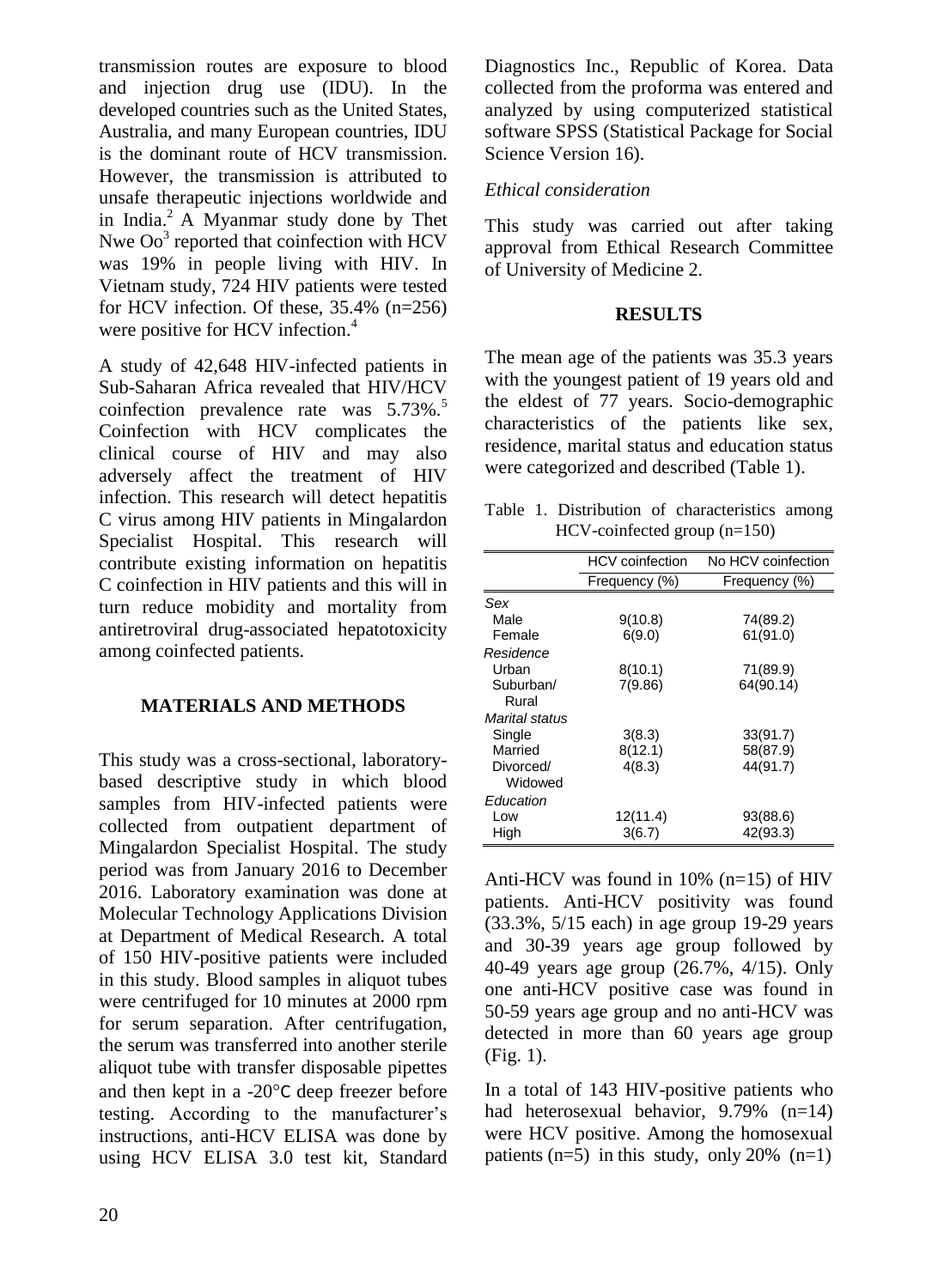

Fig. 1. HCV ELISA test for anti-HCV detection

had HCV coinfection. No HCV Ab was found in the HIV patients who gave no response of their sexual behavior (n=2).

In the present study, anti-HCV was detected in 8(57.1%) of 14 HIV patients who had history of intravenous drug use (IVDU). Among HIV patients who had partner history of IVDU  $(n=11)$ , only  $1(9.1\%)$  was anti-HCV positive. Among the HIV patients who had blood transfusion history (n=16), 12.5%  $(n=2)$  was found to be anti-HCV positive. There was no HCV-seropositive case in HIV patients who had partner of blood transfusion history (n=15). Fifty-two HIV patients who had skin piercing history, HCV coinfection<br>was detected in 17.3%  $(n=9)$ was detected in 17.3% (n=9).



Fig. 2. CD4 count in HCV coinfection

The mean CD4 count encountered in this study was  $488.7$  cell/mm<sup>3</sup>, minimum 26 cell/mm<sup>3</sup> and maximum 1136 cell/mm<sup>3</sup>. Among HCV-coinfected pateints, mean CD4 count was 493.87 cell/mm<sup>3</sup>. There was no HCV coinfection encountered in patients with less than 200 cell/mm<sup>3</sup> CD4 count. In this study, 15.5% (n=9) of the 58 patient with CD4 count 200 to 400 cell/mm<sup>3</sup> and 7.5% (n=6) of 80 patients with  $>400$  cell/mm<sup>3</sup> were HCV coinfected (Figure 2).

#### **DISCUSSION**

The overall prevalence of HCV/HIV coinfection ranges from 1.2% to 98.5% in South and Southeast Asia.<sup>6</sup> In this study, of 150 tested HIV-positive patients, 55.3% (83/150) were male and 44.7% (67/150) were female patients. In Myanmar, the highest prevalence rate of HIV infection was found to be in the population aged 15- 49 years group.<sup>7</sup> Increased incidence of HIV infection among young adults may be due to increased sexual activity of that age group. HIV seropositivity was higher in male patients than female patients and this might be due to sexual promiscuous and life style of sexually active people, primarily men.

The present study found that the prevalence of HCV co-infection in HIV-infected patients was 10% (15/150). The prevalence of HCV infection in HIV-infected patients in this study was rather higher than that had been reported, 5% of HCV coinfection in 11,032 HIV-infected patients in Mandalay during  $2012$ .<sup>8</sup>This prevalence difference may be due to difference in test principle and diversity in study group. The previous study done by Sai Ko Ko Zaw, *et al.*<sup>8</sup> used rapid test strips to detect anti-HCV antibodies whereas  $3<sup>rd</sup>$  generation ELISA in this study.

In 2007, 100 cases of HIV-positive patients from Yangon General Hospital and New Yangon General Hospital, Myanmar were tested for anti-HCV antibody and it was found that 19% of HIV patients were positive for anti-HCV by RPHA method  $(SERODIA).$ <sup>3</sup> One study done in Asia-Pacific Region found that HCV coinfection was approximately 10%.<sup>9</sup> In the present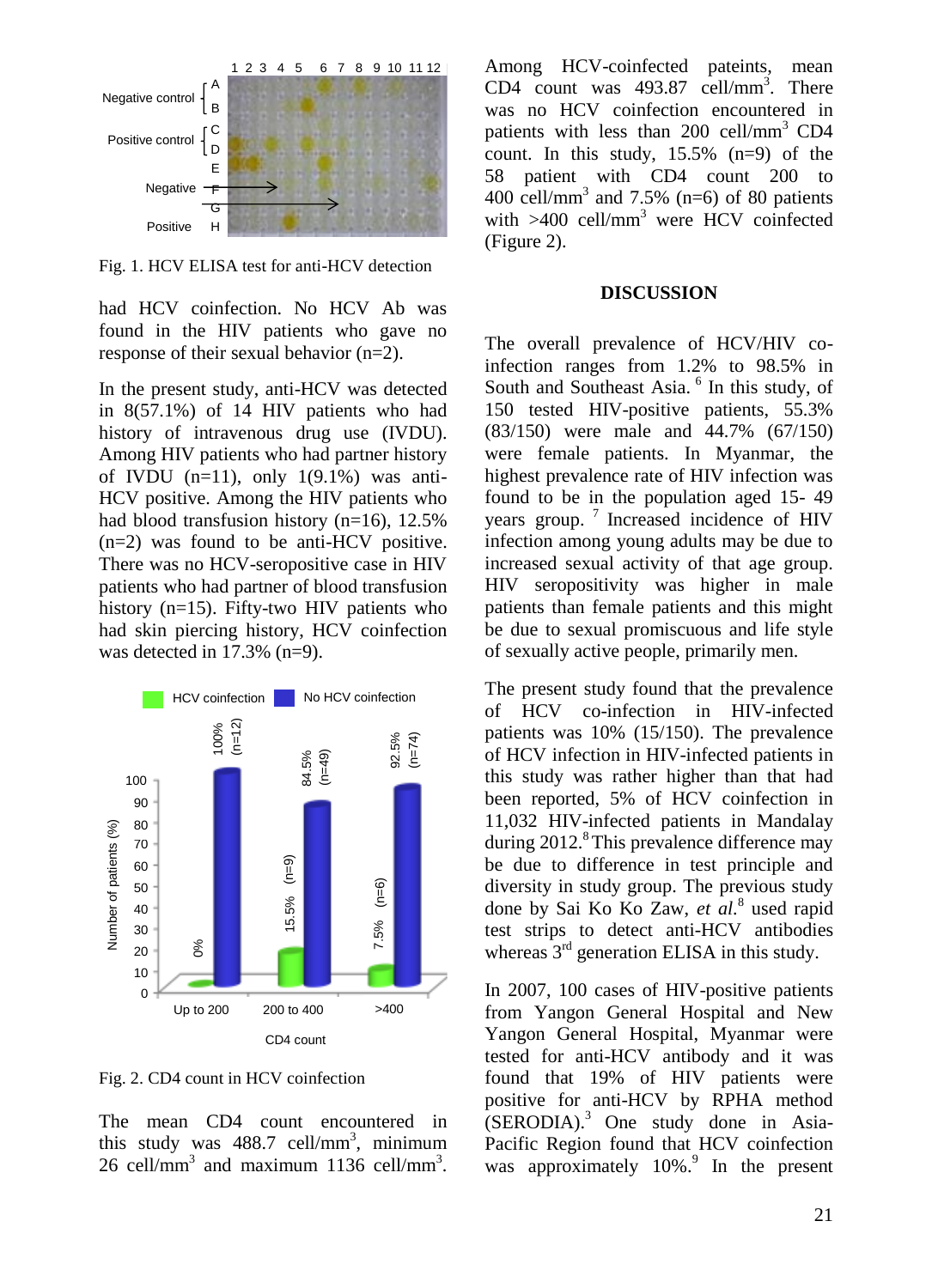study, the result was similar to that of the study done in Kenya (Nairobi) in which 10.3% HCV coinfection in total tested 300 HIV-infected individuals.<sup>10</sup>

This study found 10.8% (9/83) HCV coinfection in HIV-positive men and 9% (6/67) in HIV-positive women. The gender distribution of the present study was coincided with other studies. Many papers stated that majority of HCV coinfection in HIVpositive men were higher than the HIVpositive women. In the study done by [Huy,](http://www.hindawi.com/84757135/) *et al*. 4 , male and female prevalence was 9.5% and 1.2%, respectively, in Vietnam. The gender distribution of HCV coinfection in this study may be due to the fact that men are more likely to have multiple sex partners and practice of unprotected sex due to the polygamous nature of their relationship and IVDU in Myanmar.

In this study, HCV coinfection was relatively common in married (12.1%) than single (8.3%). Among the HCV-coinfected HIV patients, 80% had low level of education. Of 15 HCV-coinfected patients, 53.3% live in urban and the others (46.7%) live in rural area. In another study done in Nigeria by Mabayoje $^{11}$ , of 280 HIV-positive patients, the positivity rate of HCV-coinfection was higher in married (66.1%) than single (27.9%) and majority of HCV-coinfected patients had low level of education (62.5%).

High HCV coinfection in urban area may be due to increased population, level of standard of living (eg. from urban slum area), individual sexual behavior and also young age (working age group) population who come from different district areas. Although it has been accepted that sexual transmission of HCV is low, the number of married HIV patients was relatively high in HCV seropositivity than single in this study. The results from socio-demographics factor from this study may differ from those of other studies due to diversity of study population and geographic areas.

In the present study, the rate of HCV coinfection in HIV patients was higher among heterosexual (93.3%) than homosexual HIV patients (6.6%). Regarding the sexual behavior of HCV-coinfected HIV patients, 23.2% had homosexual behavior in the study done by Anderson, *et al.*<sup>12</sup> in the HIV Atlanta cohort study.

Moreover, a study done in Malaysia by Tan, *et al.*<sup>13</sup> in 2004 reported that 4.4% of homosexual men had HCV coinfection. Most of the papers reported that HCV coinfection rate was higher in homosexual men. Sexual preference that was not associated with HCV co-infection in the present study may be due to a very small population of homosexual participants and general population of HIVinfected patients in Myanmar.

According to the results from this study, only 12.5% (n=2) was observed anti-HCV antibody positive among 16 patients of having blood transfusion history. Transfusion of blood products had been a leading cause of transmission of HCV; however, due to improved screening, transmission through transfusions has decreased in most developed countries.<sup>14</sup>

In this study, of 14 HIV patients with IVDU history, 64.3% (n=9) were anti-HCV positive. The rate of HCV coinfection in HIV patients was significantly associated with IVDU history  $(p<0.05)$ . Many papers described that there was strong association with IVDU and HCV coinfection. In the present study, among the patients who had history of skin piercing (n=52), HCV coinfection was detected in 17.3% (n=13). Another study done in Mekelle Hospital, Ethiopia found that the prevalence of HCV coinfection was 8.6% in HIV patients who had skin piercing procedures.<sup>15</sup> Thet Nwe Oo<sup>3</sup> study from Myanmar reported that anti-HCV was detected in 20.5% of the HIV patients who had skin piercing history.

Skin piercing history in relation to HCV was different in various studies. It may depend on the status of tattooer or the person who make skin piercing to other people. The risk was higher if the skin piercing was done by nonprofessional than professional. This may probably associate with improperly sterilized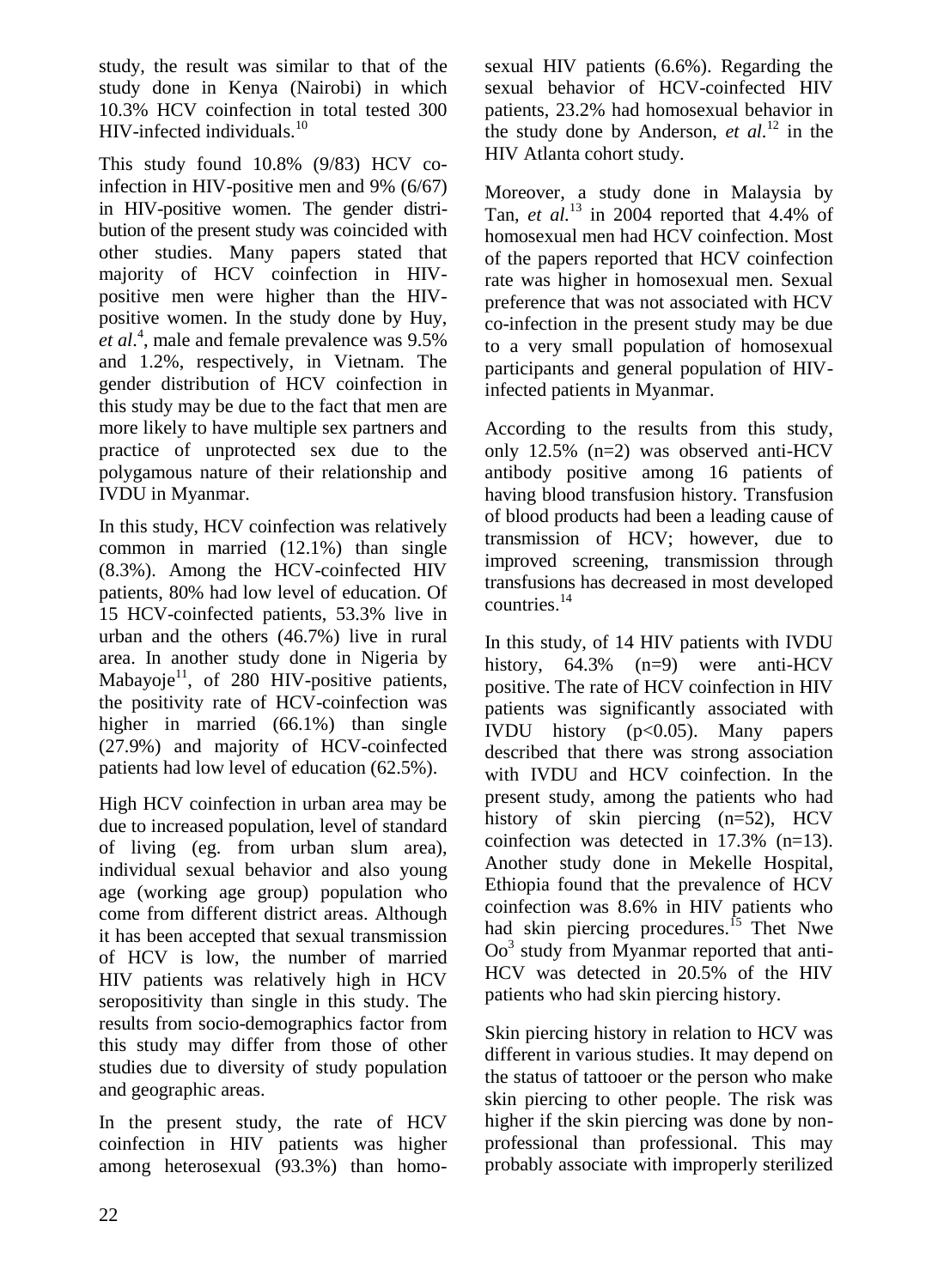needles and non-sterile non-disposable equipment. Therefore, presence and frequency of risk factors may be responsible for variation of anti-HCV positivity in different parts of Myanmar.

In this study, the mean CD4 count  $(488.7 \text{ cells/mm}^3)$  was found in HIV-HCVcoinfected study participants. There was no HCV coinfection encountered in patients with less than 200 cells/ $mm^3$  CD4 count. Among HIV pregnant mothers in Ghana in 2013, HCV coinfection prevalence was 4.1% and no HCV coinfection was detected under CD4 count  $350$  cells/mm<sup>3 16</sup> The CD4 count result from the present study was compatible with these findings. Wondimeneh, *et al*. 17 also found that HIV/HCV coinfection did not result in a significant reduction in the CD4 in HIV- infected persons in Ethiopia.

Immunosuppression from HIV infection may impair antibody formation, and falsenegative HCV antibody tests have been reported in individuals co-infected with HIV. HCV RNA testing should be performed in anti-HCV negative, HIV-infected patients, especially those with CD4 cell count less than 200 cells/mm. $^{3, 18}$ 

Coinfection with human immunodeficiency virus (HIV) and hepatitis C virus is common since both infections share similar route of transmission. Given the attention to HIV, it is more likely that HCV will be neglected and such neglect can result in irreversible cirrhosis and hepatocarcinoma. It is clear that HCV screening should be conducted as soon as an HIV-positive test is confirmed. This permits coinfection to be treated appropriately, quality care provided, and further disease progress prevented. Proper management of HIV-HCV coinfection is critical and can be highly effective in disease control. Prevention and control strategies should be implemented comprehensively to ensure their maximal effectiveness.

There were some limitations in this study. It was cross-sectional study and cannot establish relationship between the time of exposure and subsequent infection. Moreover, HCV coinfection status was based on anti-HCV antibodies rather than HCV RNA detection. The patients are in immunocompromised condition so that the rate of indeterminate or false negative antibodies results may be high. Nonetheless, this study can be implied approximate data of serodetection of HCV in HIV patients in Myanmar.

### *Competing interests*

The authors declare that they have no competing interests.

### **ACKNOWLEDGEMENT**

We would like to express our sincere gratitude to Dr. Kyaw Zin Thant, Director-General and Dr. Hlaing Myat Thu, Deputy Director-General, Department of Medical Research for allowing us to do research at the Department of Medical Research. We are also indebted to Dr. Win Thura, Associate Professor, Department of Preventive and Social Medicine, University of Medicine 2 who helped in diverse ways during the data analysis. We would like to thank Dr. Ko Ko Aung, Medical superintendent from Mingalardon Specialist Hospital, for his permission to collect specimens from the patients at the hospital. We also wish to extend a deep gratitude to Daw Ohnmar Lwin, Research Scientist of Molecular Application Research Division for her technical support and all the staffs from Molecular Application Research Division for helping us during this study. Last but not the least, we would also like to mention our heartfelt thanks to all patients who gave their consent willingly to participate in this study.

#### **REFERENCES**

- 1. Franciscus A. An overview of HIV/HCV coinfection: A series of fact sheets written by experts in the field of liver disease. Version 3 [Internet]. 2015. [updated 2015 June 25; cited 2016 May 21]. Available from: http://www. in.gov/ isdh/files/ Coin-fectionoverview (1). pdf
- 2. Shepard CW, [Finelli L](https://europepmc.org/search?query=AUTH:%22Lyn%20Finelli%22) & [Alter MJ.](https://europepmc.org/search?query=AUTH:%22Miriam%20J%20Alter%22) Global epidemiology of hepatitis C virus infec-